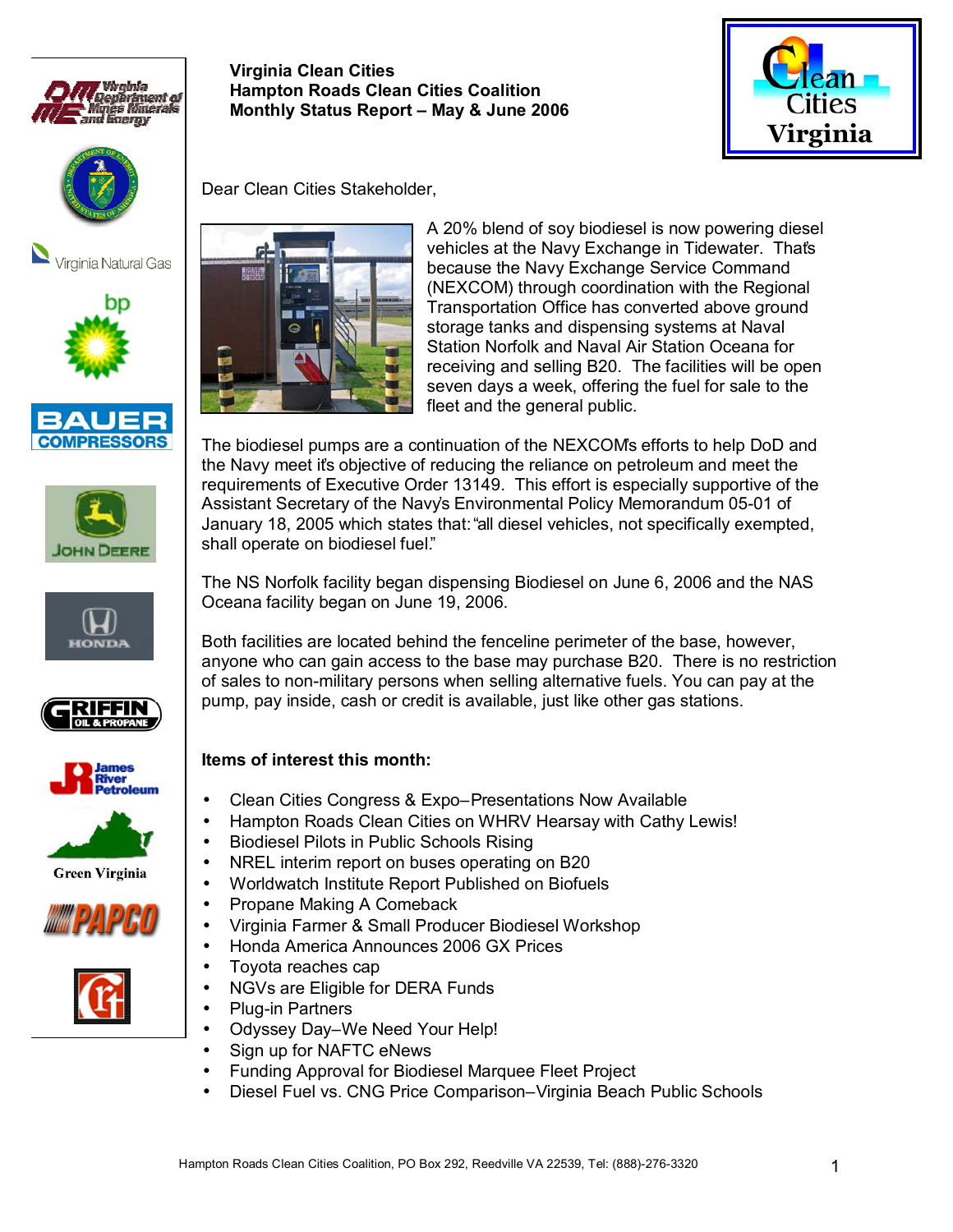

Coordinators of the newly formed Clean Cities East Coast Region



Miles ZX40 Low Speed All-Electric Honda Civic GX Chevy Avalanche E85 Honda FCX – Fuel-Cell Car

## **CLEAN CITIES CONGRESS & EXPO 2006**

This years Clean Cities Congress was arguably the biggest and most comprehensive alternative fuel vehicle show in the country.

With 940 cars per 1000 people in the United States, and the consumption of 21 million barrels of oil per day, 636 million per month, and 7.6 billion barrels per year, many speakers agreed that something needs to happen.





Download presentations here: http://www.afvi.org/PhoenixCongress2006/presentations.html

## **HEARSAY WITH CATHY LEWIS INTERVIEW**

On Thursday, June 29, the focus of HearSay with Cathy Lewis was alternative fuels. Cathy and guests Paul Roberts, the author of The *End of Oil: On the Edge of a Perilous New World*, Al Christopher, Executive Director of the Virginia Clean Cities, and Daniel Kammen, Director of the Renewable and Appropriate Energy Laboratory at the University of California, Berkeley, talked about the future of alternative fuels.

Listen here: http://www.whro.com/home/publicradio/whrv/localprogramming/hearsay/2006/June/062606- 062906.htm

## **INTEREST IN PUBLIC SCHOOLS TO CONDUCT BIODIESEL PILOTS RISING**

Rising fuel prices, lower emissions, good for the country, energy security, its the right thing. these are just a few of the reasons that public schools are taking a second look at alternative fuels. Information on biodiesel is by far the most popular request Clean Cities has been receiving.

Williamsburg-James City County Public Schools began a B-20 pilot program on May 25, 2006. They are currently operating 50 school buses and 1 maintenance vehicle during the test period, which will end around August 10, 2006. W-JCC Schools have pumped in excess of 20,000 gallons of B-20 and have driven around 98,000 miles with no reported



problems with the pumping system or on the school buses/truck. Earl Tyler, Director of Transportation, confirmed a plan to convert their entire fleet of 134 buses to B-20 in time for the start of school in September 2006.

Gloucester County started a pilot program of 10 school buses the first of March 2006. The program was evaluated at the beginning of May and again in late June. No

**WILL AND COUNTY PROPERTY.** 

<sup>'4</sup>NSPORTA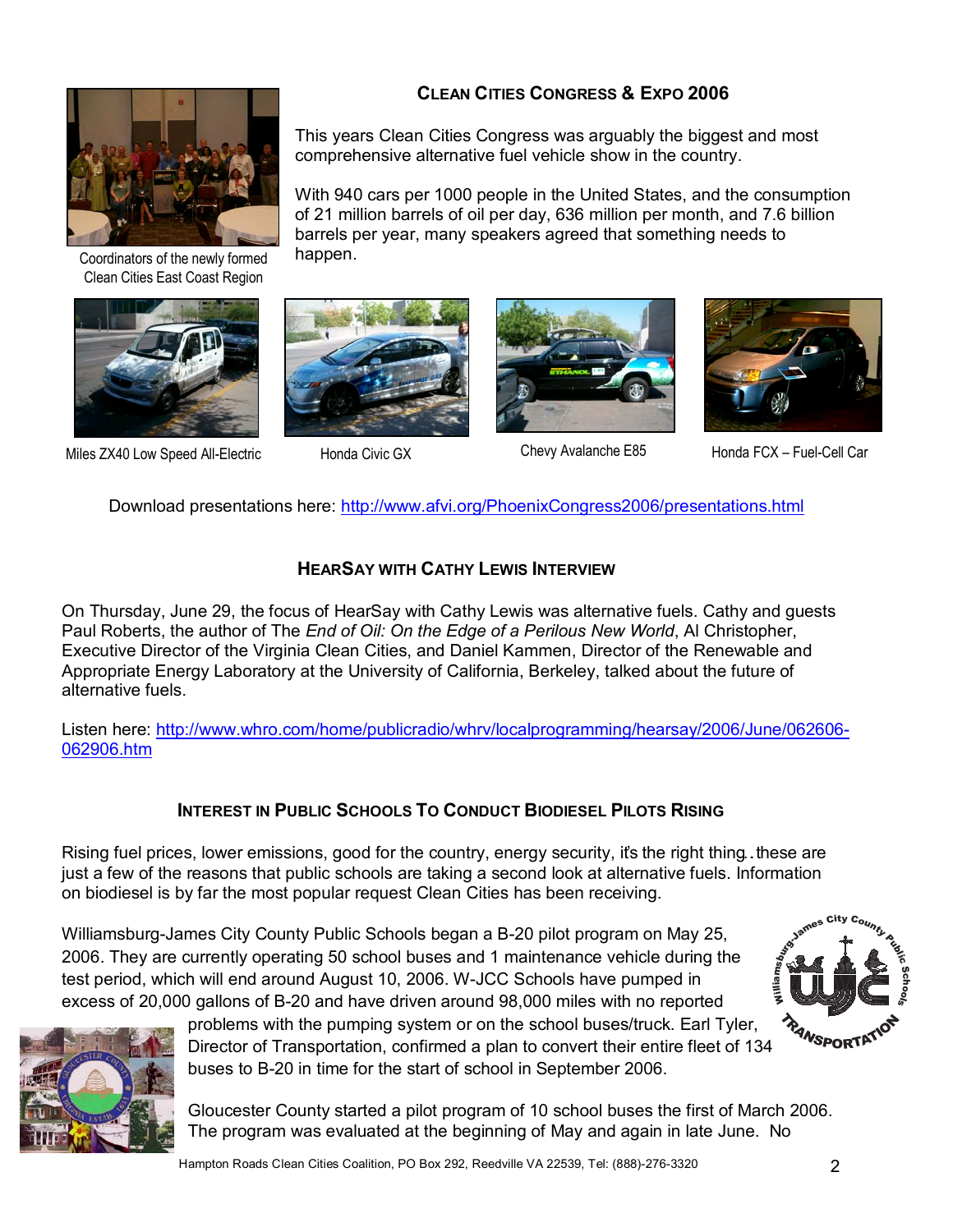problems have been documented thus far, and the drivers report that their buses seem to run smoother, are easier to start and produce less "smelly" emissions. Roger Kelly, Director of Transportation, reported the fuel economy has remained unchanged and they have not experienced any filter clogging problems to date. Since the start of the pilot, these ten buses consumed over 4,700 gallons of biodiesel and accumulated over 43,700 miles. By the middle of August, the plan is to switch the entire fleet of school buses (123) and all other diesel run school vehicles to Biodiesel.

#### **NREL INTERIM REPORT ON BUSES OPERATING ON B20**

Interim Review Summary Released: RTD B20 Transit Bus Evaluation. This study shows a slight decrease in NOx emissions.

Download report here: http://www.cubiodiesel.org/documents/SkipBusNRELProject.pdf

#### **WORLDWATCH INSTITUTE REPORT PUBLISHED ON BIOFUELS**

The Worldwatch Institute recently published a report titled "Biofuels for Transportation: Global Potential and Implications for Sustainable Agriculture and Energy in the 21<sup>st</sup> Century.<sup>n</sup>

The summary and full reports are both available on the Virginia Clean Cities website: http://www.hrccc.org/resources.html

#### **PROPANE INDUSTRY MAKING STRONG BUSINESS CASE!**

The propane industry is now touting a strong business case:

- 1) The infrastructure is inexpensive
- 2) Propane tracks less than gasoline or diesel
- 3) There is now vehicle availability, including a new Bluebird school bus with a 8.1L propane engine and a Roush dedicated propane F-150

A few facts:

- Portland, OR Public Schools operate a fleet of propane-powered school buses that has saved the school district \$155,000 annually since the early 1980s.
- Propane engines produce 60 percent less carbon monoxide, 12 percent less carbon dioxide, and about 20 percent less nitrous oxide than reformulated gasoline.
- Documented engine life of up to three times that of gasoline or diesel engines (spark plugs) from unleaded gasoline engines typically have to be replaced after 30,000 miles, but those in a propane vehicle can last 80,000-100,000 miles).

To see the 2006 propane fuel systems product listing, visit: http://www.txpropane.com/2006propanefuelsystemproducts.pdf.

For more information about propane, visit http://www.propanecouncil.org/. Additionally, HRCCC picked up some fact sheets and case studies at the recent 2006 Clean Cities Congress & Expo. Email us for a copy.





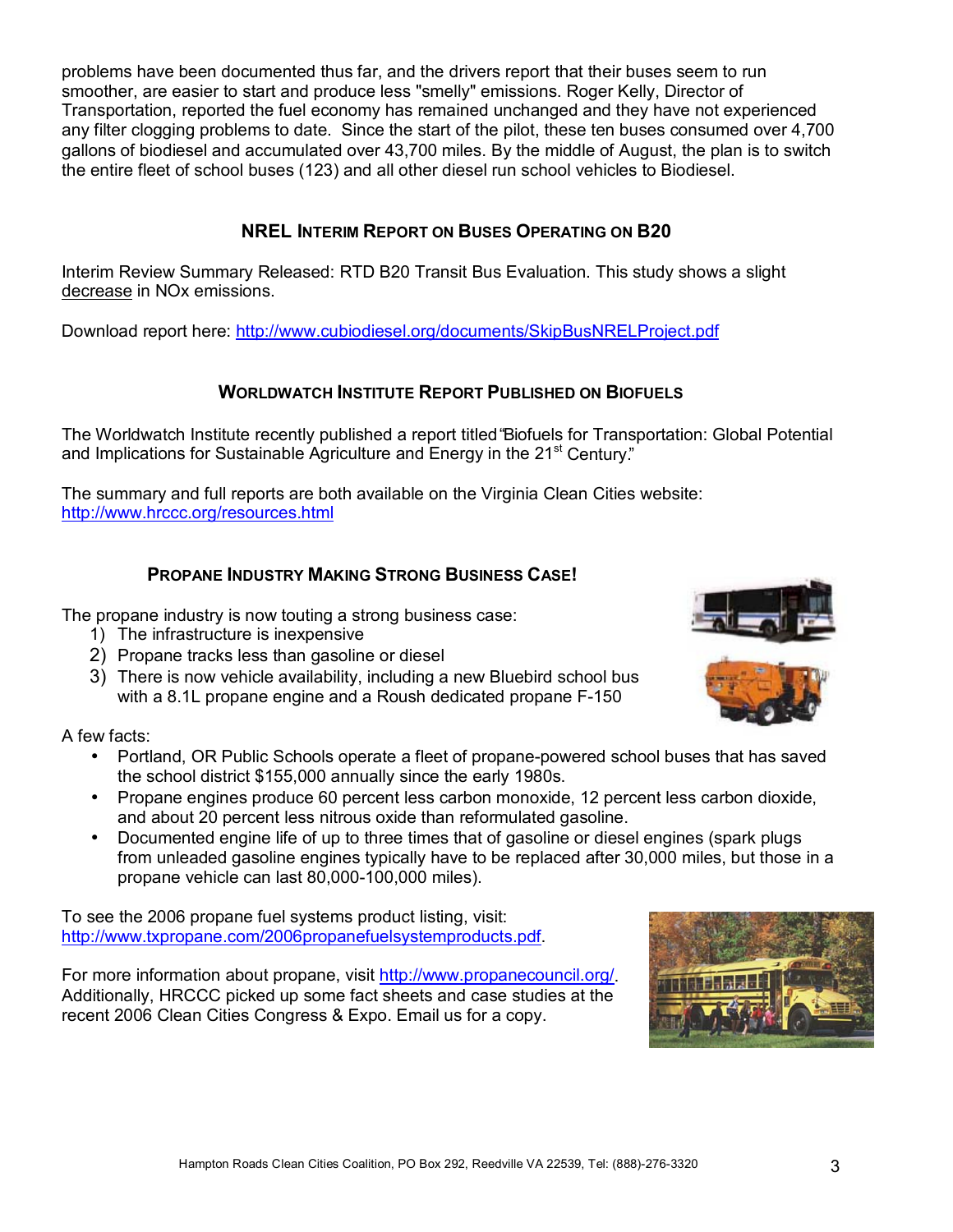## **VIRGINIA FARMER & SMALL PRODUCER WORKSHOP - AUGUST 9, 2006, SUFFOLK, VA**

#### **Virginia Clean Cities, South Hampton Roads Resource Conservation and Development Council and the Virginia Department of Mines, Minerals and Energy present:**

**ìFarmer & Small Producer Biodiesel Workshopî** 

#### **Held August 9, 2006 at the Tidewater Agricultural Research and Extension Center 6321 Holland Road, Suffolk, VA 23437**

#### **Agenda**

| 7:30 a.m.   | Registration/ Continental Breakfast                   |                                                                                                                                                                                                                                                                                                 |
|-------------|-------------------------------------------------------|-------------------------------------------------------------------------------------------------------------------------------------------------------------------------------------------------------------------------------------------------------------------------------------------------|
| 8:30 a.m.   | Welcome                                               | Fred M. Shokes – Center Director and Professor of Plant Pathology,<br>Tidewater Agricultural Research and Extension Center, Virginia Tech<br>Joseph H. Barlow - Farmer, Suffolk City Council & RC&D Council Member                                                                              |
| 8:45 a.m.   | Overview                                              | Gene Crabtree - South Hampton Roads RC&D Acting Coordinator                                                                                                                                                                                                                                     |
| 8:55 a.m.   | What is Biodiesel/Who uses it/Biodiesel Market Update | Chelsea Jenkins - Hampton Roads Clean Cities                                                                                                                                                                                                                                                    |
| 9:10 a.m.   | Biodiesel in the Agricultural Community/Legislation   | Robert J. Wittman – Virginia House of Delegates<br>Andrew Smith - Virginia Farm Bureau                                                                                                                                                                                                          |
| 9:40 a.m.   | <b>Oilseed Crops &amp; Markets</b>                    | Fred Shokes - Tidewater AREC, Virginia Tech<br>Harbans Bhardwaj - Agricultural Research Station, Virginia State University<br>Dave Starner - Northern Piedmont AREC, Virginia Tech                                                                                                              |
| 10:20 a.m.  | How Biodiesel is Made Safely                          | CJ Brodrick - Alternative Fuels Lab, JMU                                                                                                                                                                                                                                                        |
| 10:50 a.m.  | <b>Break</b>                                          | Refreshments provided by Colonial Farm Credit                                                                                                                                                                                                                                                   |
| 11:05 a.m.  | The cooperative model of Piedmont Biofuels            | Rachel Burton - Piedmont Biofuels                                                                                                                                                                                                                                                               |
| 11:50 a.m.  | Lunch (provided)                                      | Provided by Griffin Oil & Propane                                                                                                                                                                                                                                                               |
| 12:45 p.m.  | Safety/Byproducts (glycerol discussion)               | Lyle Estill - Piedmont Biofuels                                                                                                                                                                                                                                                                 |
| 1:15 p.m.   | <b>Fuel Quality/Fuel Testing</b>                      | Al Christopher - Virginia Clean Cities                                                                                                                                                                                                                                                          |
| 1:30 p.m.   | Transitioning Fleets & Equipment to Biodiesel         | Chuck McCarty - Alternative Fuels Lab, JMU                                                                                                                                                                                                                                                      |
| 1:50 p.m.   | <b>Break</b>                                          | Refreshments provided by Colonial Farm Credit                                                                                                                                                                                                                                                   |
| 2:05 p.m.   | Panel Discussion & Q&A                                | Joseph H. Barlow - Farmer, Biodiesel User<br>Granville Maitland - Farmer, Small Scale Biodiesel Producer & User<br>Al Christopher - Biodiesel Distributor, Kilduff Oil<br>Christopher Pond - Biodiesel Distributor, Griffin Oil & Propane<br>Bob Oldham - Small Scale Biodiesel Producer & User |
| $3:05$ p.m. | <b>Closing Remarks</b>                                | Chelsea Jenkins - Hampton Roads Clean Cities                                                                                                                                                                                                                                                    |

3:15 p.m. Adjourn

Find more info about our upcoming biodiesel workshops here: http://www.hrccc.org/biodiesel.html

Hampton Roads Clean Cities Coalition, PO Box 292, Reedville VA 22539, Tel: (888)-276-3320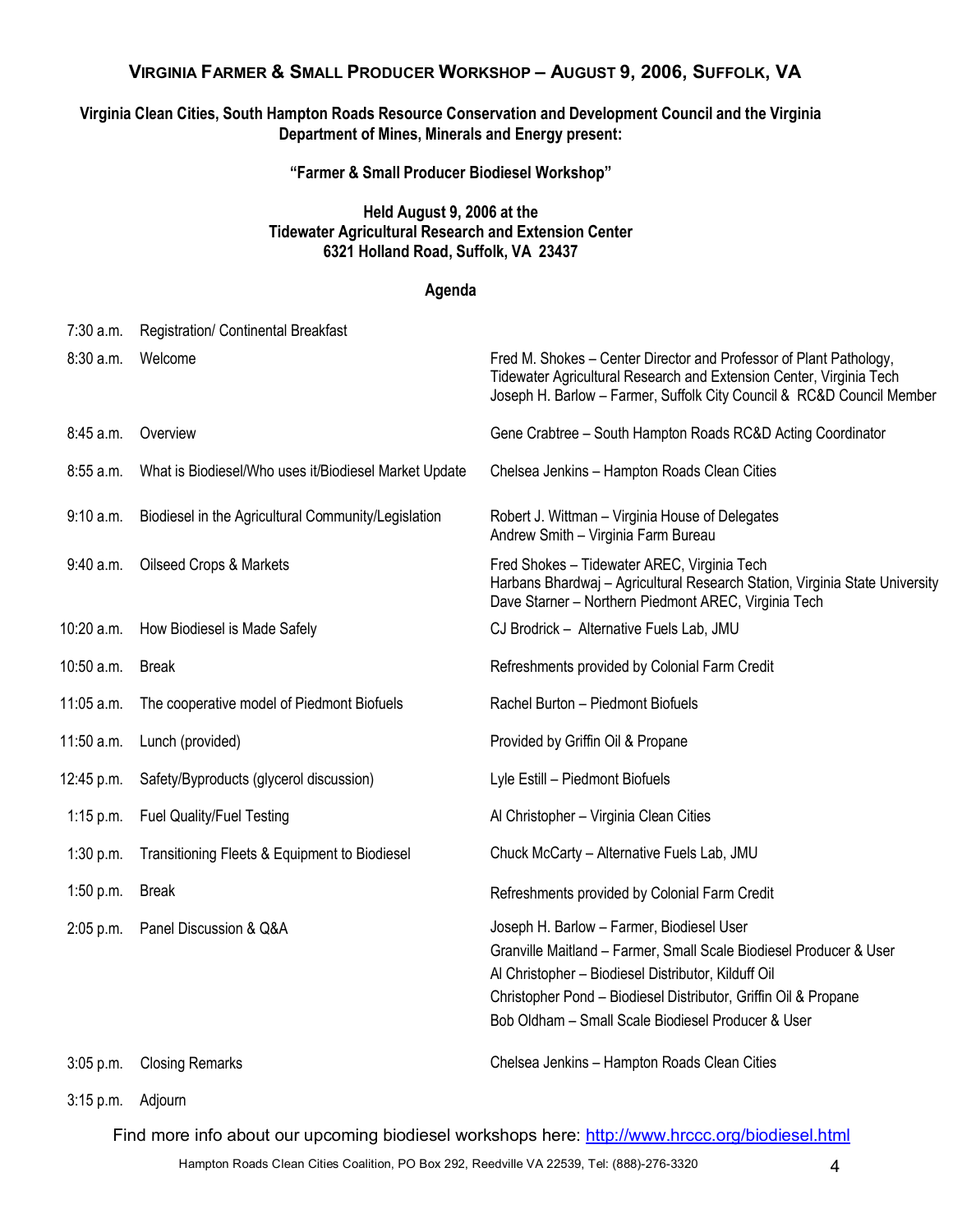Virginia Clean Cities, South Hampton Roads Resource Conservation and Development Council and the Virginia Department of Mines, Minerals and Energy presents...

> **Farmer and Small Producer Biodiesel Workshop** Wednesday, August 9, 2006  $8:$ oo am  $-3:3$ o pm Tidewater Agricultural Research and Extension Center Holland, Virginia

> > 0

 $^{\circ}$ 

 $\circ$ 



- o What is biodiesel?
	- o A biodiesel cooperative model
	- o Oilseed crops & markets
	- o Is it safe to use in my tractors?
	- $\circ$ o Transitioning fleets to biodiesel o
- Biodiesel legislation & funding opportunities
- How to make quality biodiesel on a small scale safely
- How to test my fuel
- Is it commercially available?
- Testimonials from farmers/biodiesel small-producers

Griffin Oil & Propane will provide a light breakfast, lunch & refreshments.

#### **BIODIESEL WORKSHOP REGISTRATION FORM**

Name: when the contract of the contract of the contract of the contract of the contract of the contract of the contract of the contract of the contract of the contract of the contract of the contract of the contract of the

Address: the contract of the contract of the contract of the contract of the contract of the contract of the contract of the contract of the contract of the contract of the contract of the contract of the contract of the c

Phone No:

Fee: \$10 per person Amount enclosed: \_\_\_\_\_\_\_\_\_\_

Make checks payable to:

South Hampton Roads RC&D

Mail To: South Hampton Roads RC&D 203 Wimbledon Lane Smithfield, VA 23430

For more information call: 757-357-7004 x6 or 757-547-7172 x3









**Biodiesel Workshop** August 9<sup>th</sup>, 8:00 am Tidewater AREC Holland, Virginia

Registration fee: \$10/person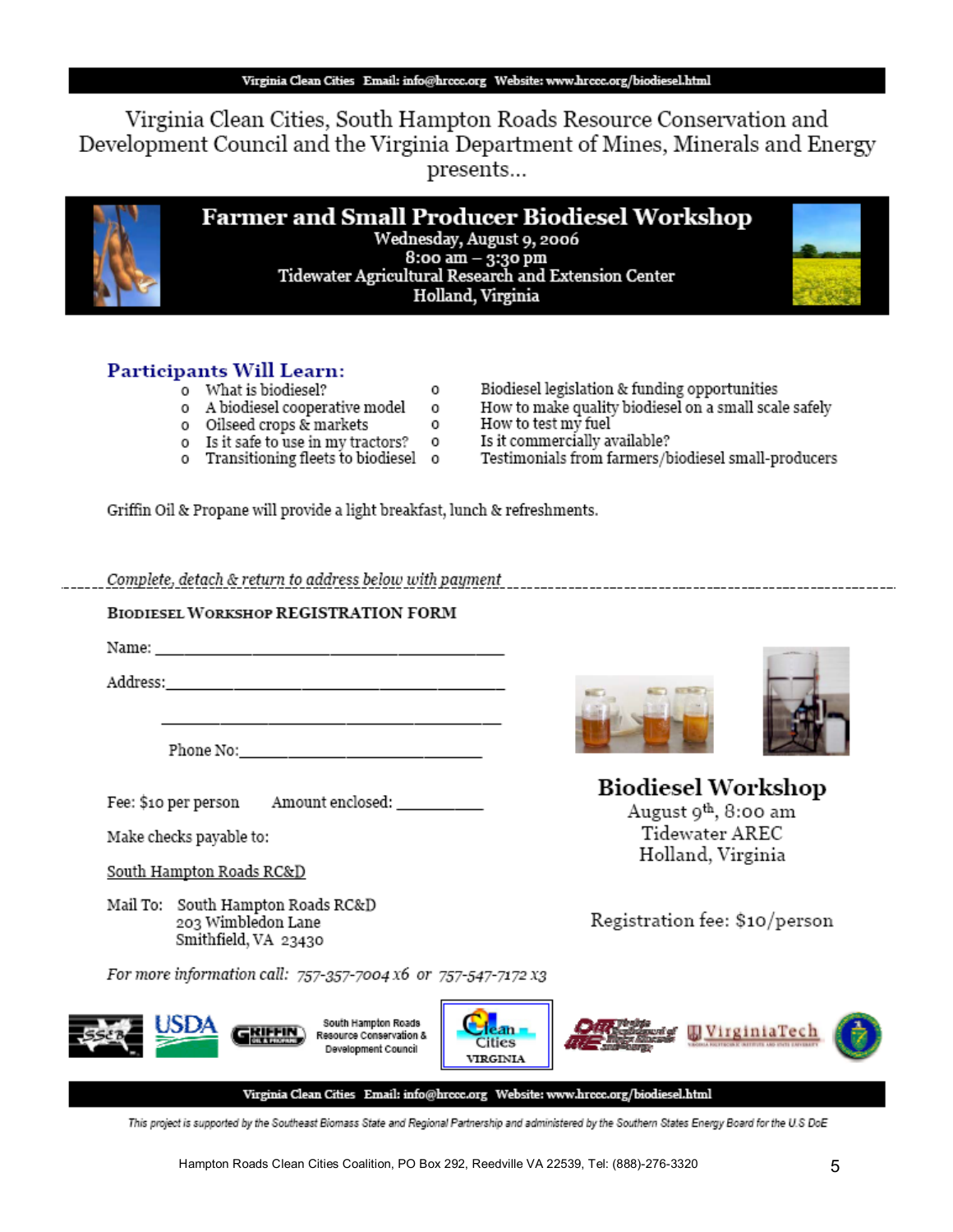#### **HONDA AMERICA ANNOUNCES 2006 GX PRICES**

Honda Motor Co. unveiled the completely redesigned 2006 Honda Civic GX at this years Clean Cities Congress. The 2006 Civic GX, is a five-passenger vehicle whereas the 2005 was designed for four. Estimates for city/highway fuel economy are 28/39 miles per gasoline-gallon equivalent. The 2006 GX is now on sale with an MSRP of \$24,440. Currently natural gas is approximately 30 percent less expensive than gasoline when purchased at a refueling station, and approximately 65 percent cheaper than gasoline when supplied by a Phill home refueling appliance. The 2006 Civic GX owners also will be eligible for a Federal tax credit of \$4,000 for the car and up to \$1,000 for the purchase and installation of 'Phill.'

Honda is the only U.S. automaker to offer a natural gas-fueled passenger car. Proclaimed the "Cleanest internal combustion engine on Earth" by the Environmental Protection Agency (EPA), the GX is the only vehicle certified by EPA to meet both Federal Tier 2-Bin 2 and Inherently Low Emission Vehicle (ILEV) zero evaporative emission certification standards. Equipped standard with a 5-speed automatic transmission, the 1.8-liter, 4-cylinder engine delivers 113 horsepower and 109 ft-lbs of torque, both an increase of more than 10 percent versus the previous model. The 2006 Civic GX will be assembled in East Liberty, Ohio.

Destination and handling charges for all 2006 Honda vehicles are \$550. For more information, contact Honda's Barry Carr at 315/278-2061 or bpcarr@homeland-energy.com.

**Important note:** If you own or manage a fleet and are considering buying a natural gas vehicle, please contact HRCCC for an opportunity to borrow the new 2006 Honda GX.

#### **TOYOTA IS ON TRACK TO REACH TAX CREDIT CAP**

The tax credit offered for hybrids as part of last summer's energy bill stipulates that once a manufacturer has sold 60,000 eligible vehicles, the credit will begin to be phased out for that manufacturer. That's not 60,000 per year, it's a total, and it refers to all models combined. Once a manufacturer hits the cap, you'll have anywhere from 3-5 more months to get the full credit, then the phase-out begins – 6 months at 50% credit and 6 months at 25% credit. So, if you're thinking about taking advantage of this credit with Toyota (and possibly Honda), head to the showroom early, and ask the dealer to confirm that you will be getting the full tax credit before you buy.

Worldwide, more than 470,000 hybrids have been sold to date.

Estimates of credits for various hybrid models: http://go.ucsusa.org/hybridcenter/incentives.cfm

#### **NGVS ARE ELIGIBLE FOR DERA FUNDS**

NGVAmerica has had inquiries about whether or not NGVs are eligible for funding under the federal Diesel Emission Reduction Program (DERA). Their answer–YES. DERA funds can be used for: replacement, retrofits and repowers, to cleaner fuels all of which are activities that can be accomplished with NGVs.

For more information about the Diesel Emissions Reduction Act of 2005 (an amendment to the Energy Bill that would provide funding to cut emissions from high-polluting diesel engines), visit: http://www.ucsusa.org/clean\_vehicles/big\_rig\_cleanup/diesel-emissions-reduction-act.html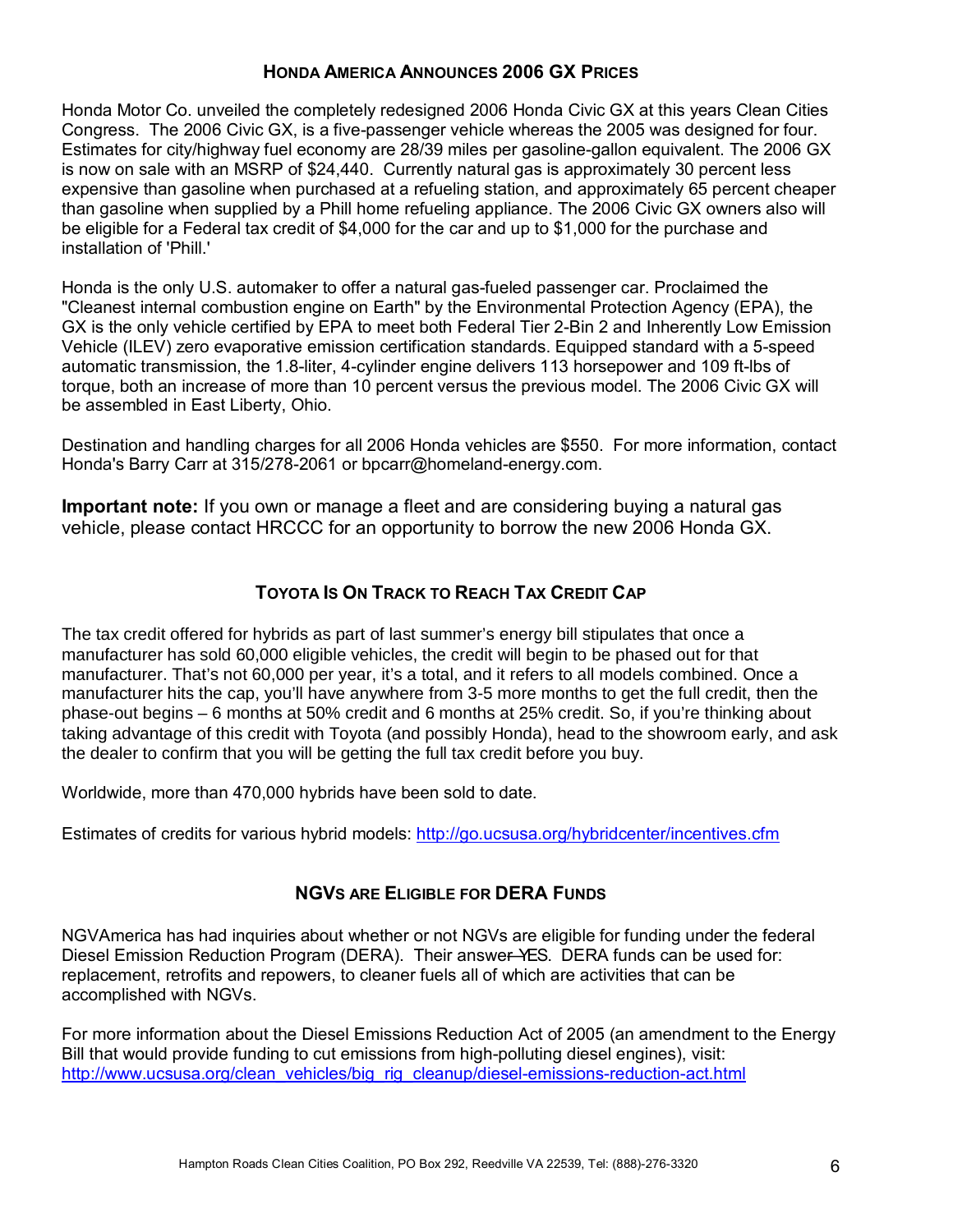#### **PLUG-IN PARTNERS**

Plug-In Partners is a national grass-roots initiative to demonstrate to automakers that a market for flexible-fuel Plug-In Hybrid Electric Vehicles (PHEV) exists today. The National Campaign will demonstrate the viability of this market by:

- Garnering support in the form of online petitions and endorsements by cities across the country
- Procuring "soft" fleet orders
- Developing rebates and incentives

### **Who Are "Plug-In Partners"?**

The partners envisioned in this campaign are local and state governments, utilities, and environmental, consumer and business organizations. These entities can become a Plug-In Partner and join the Founding Plug-In Partners in support of the national campaign.

#### **Online Petitions**

All Plug-In Partners are invited to participate in petition efforts. Petitions are a way for individual citizens and organizations without fleets to make their voice heard in demonstrating a PHEV market among individual consumers. The national campaign will track signatures accumulated from programs across the country through reporting to the Plug-In Partners web site. A template petition form is provided in the Plug-In Partners Packet.

#### **ìSoftî Orders From Government and Business**

A template "soft" fleet order form is provided in the Plug-In Partners Packet. The Plug-In Partners National Campaign will track vehicle commitments through a Reporting option, so to be added to this web site. This will allow us to present automakers with a "soft" order for sedans, vans, SUVs and other vehicles by specific governmental and business entities. Those making fleet order will agree to strongly consider purchasing flexible fuel plug-in hybrids if they are manufactured. There is no financial commitment involved in making a "soft" fleet order.

#### **Endorsements**

Endorsements also lend a voice by demonstrating organizational support for the commercial production of PHEVs and promoting plug-ins to its membership.

An endorsement could be several forms:

- City Council or County Court resolutions
- Legislative resolutions
- Statements of support from local or national environmental, consumer or other groups

Endorsements will be reported to this web site, where a list will be maintained along with membership totals of the endorsing organizations. To date, the production of flexible fuel PHEVs is widely supported by a large number of national groups environmental and consumer as well as groups focused on the national security and economic viability of our country.

Virginia Clean Cities is helping to spread the word about the Plug-in-Partners National Campaign. We have a packet of information that includes information about building a market for gas-optional flexiblefuel hybrids, plug-in hybrids, city/county resolution drafts, PHEV community petition, PHEV soft fleet order form, and campaign plans for various entities. If you would like a copy of the packet, or to learn more about the Virginia campaign, email us at info@hrccc.org.

More information can be found at: http://www.pluginpartners.org/ or http://www.hrccc.org/resources.html (under the hybrids section)

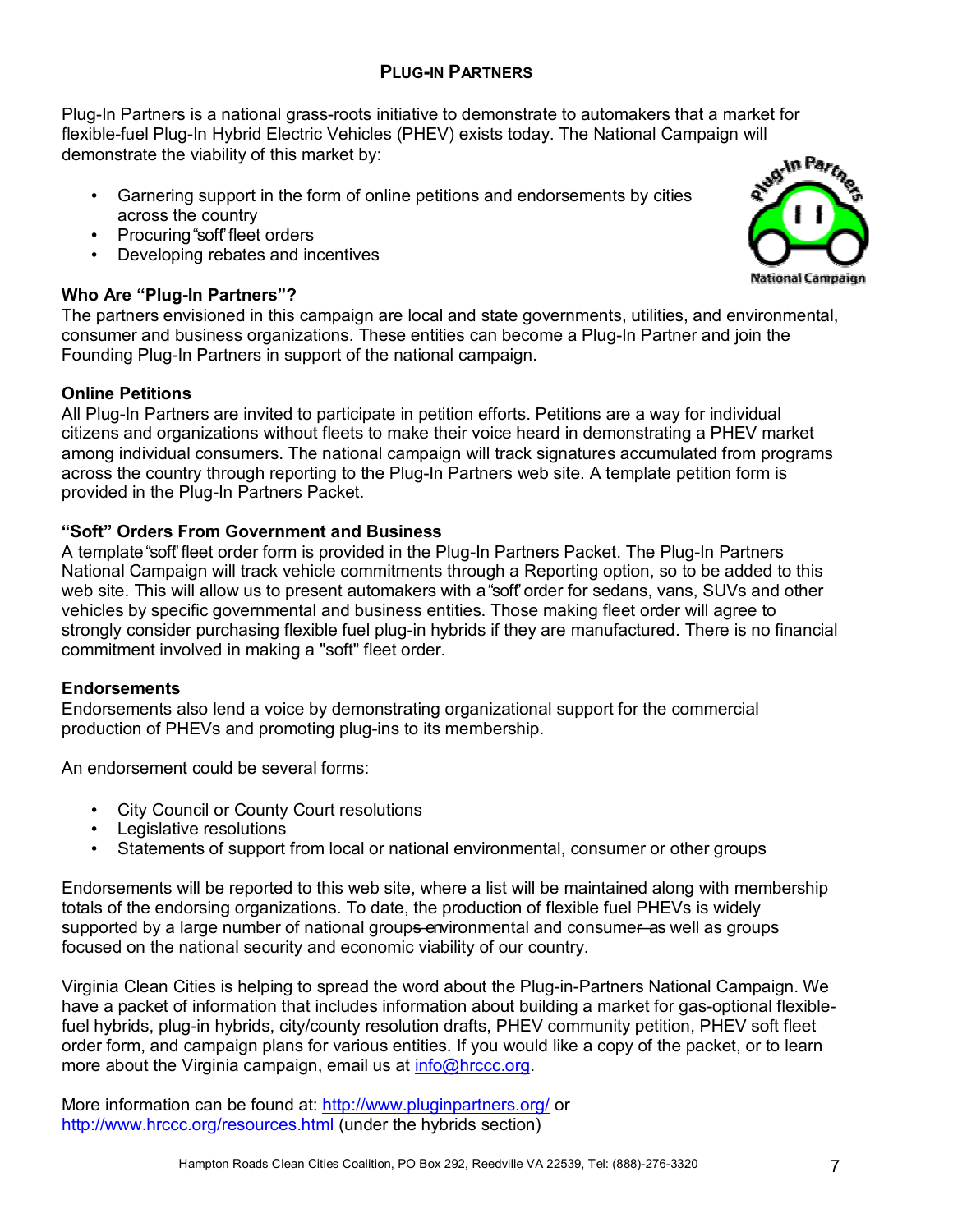### **ODYSSEY DAY - WE NEED YOUR HELP!**

The National Alternative Fuels Training Consortium is coordinating a national day that will feature regional events to showcase cleaner, more energy efficient choices in transportation. Because the Hampton Roads Clean Cities Coalition supports the use of alternative fuels, alternative fuel vehicles, and advanced technology vehicles, we have partnered with



New West Technologies and signed on as a Participating Site for this event. The event is called National AFV Day Odyssey, and will be held on the afternoon of October 12 or 13, 2006. The eventís goal is to build awareness and enthusiasm for alternative fuel vehicles. The DOE and EPA are supporting our cause, and we are coordinating Virginia's event. We invite you to be part of our region's event.

Events are planned in Harrisonburg by James Madison University, in Washington by the General Services Administration, and in multiple locations throughout Virginia by HRCCC. The Arlington County Fleet received an award from Virginia Clean Cities last year for its use of biodiesel blends fleetwide, so Northern Virginia was a natural choice for a location for the big event.

As we currently envision the Northern Virginia event, we are hoping to have several local officials speak, and also have displays of AFVs, ranging from cars and trucks up to school and transit buses. We thought we'd actually set up several "stations", where experts could explain to folks how a particular type of AFV differs from a conventional vehicle. Weíre also planning to have someone explain how drivers can get better fuel economy from their own conventional vehicles, and we may also have FlexCar and ZipCar discussing their alternatives to conventional vehicle ownership. In addition to local fleets and coalition stakeholders, weíd be inviting a number of local high schools too, in order to help educate the next generation of drivers.

We are hoping to kick off the event with two alternative fuels convoys, one coming up from Hampton Roads (and meeting up with a convoy in Richmond) and one coming down from Baltimore and Annapolis. (That's why we're looking at a Thursday or Friday afternoon event, probably around 1pm – it would allow the Hampton Roads folks contingent time to have a kickoff event in the morning and get to Northern Virginia in the afternoon.) If you own an AFV, or have some in your fleet, we would love for you to participate in our convoy, and attend the Northern Virginia event. If you do not have access to an AFV, but would like to set up a display at the Northern Virginia event, please contact us. We also welcome any ideas or comments.

More information about the National event can be found here: http://www.nationalafvdayodyssey.org/

#### **SIGN UP FOR NAFTC ENEWS**

The National Alternative Fuels Training Consortium offers a monthly collection of highlights from the alternative fuels and advanced technology vehicle industries. To sign up, visit their website at: www.naftc.wvu.edu.

#### **SIGNIFICANT FUEL PRICE SAVINGS DURING MONTH OF MAY FOR VIRGINIA BEACH PUBLIC SCHOOLS**

HRCCC calculated the average fuel cost for Virginia Public Schools diesel and CNG buses. Their average for diesel fuel was \$2.51/gallon. The average price paid for CNG during May was \$1.40! Over a dollar per gallon in savings!